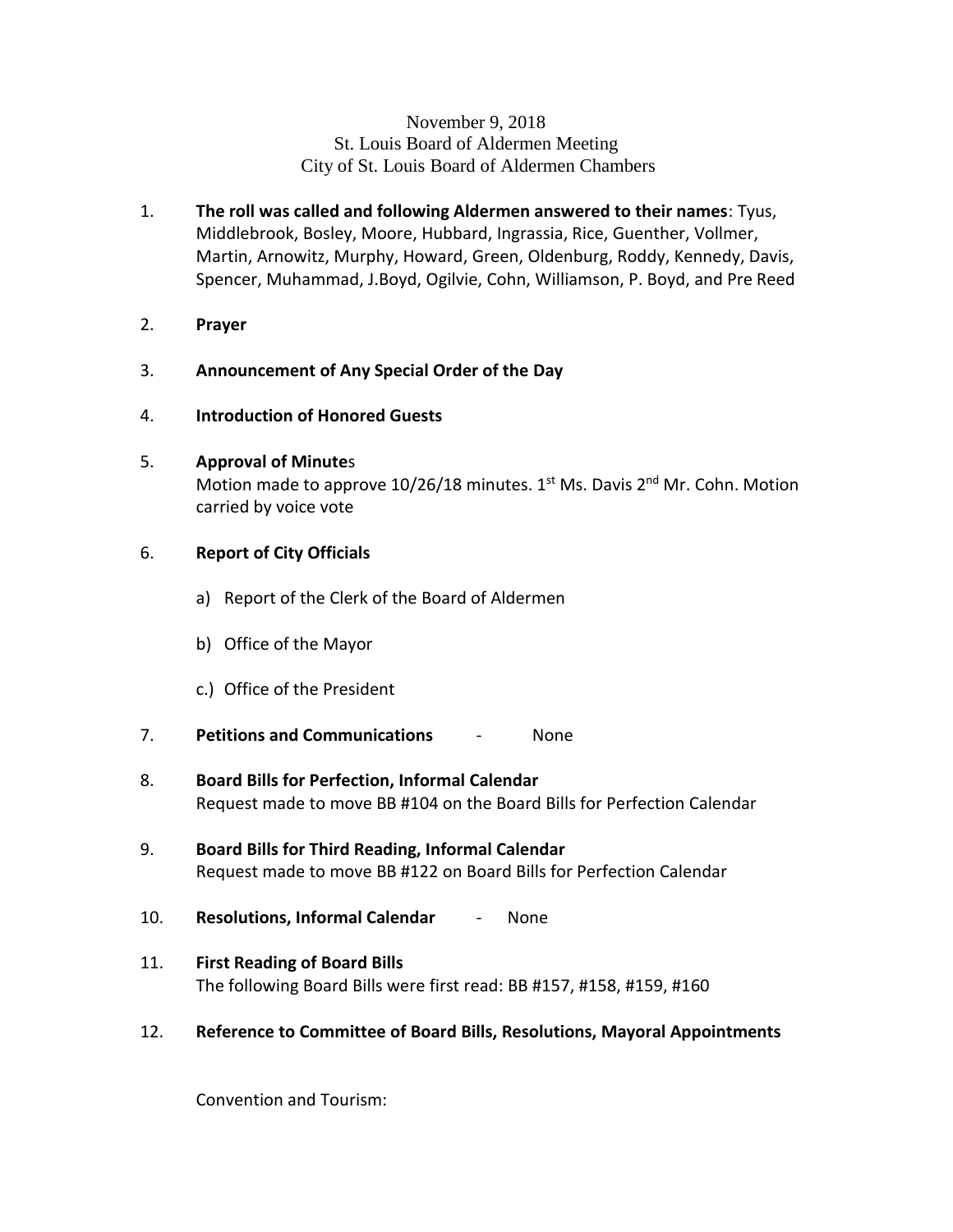Engrossment, Rules and Resolutions:

Health and Human Services:

Housing, Urban Development and Zoning: BB #157

Legislation:

Neighborhood Development:

Parks and Environmental Matters:

Personnel and Administration:

Public Employees:

Public Safety:

Public Utilities:

Streets, Traffic and Refuse: BB #159 - #160

Transportation and Commerce:

Ways and Means: BB #158

- 13. **Second Reading and Report of Standing Committees** The following Board Bills were second read: BB #150 - #152 - #129
- 14. **Report of Special Committees** None

# 15. **Perfection Consent Calendar** The following Board Bills were perfected: BB #141 - #151 - #140

Motion made to suspend the rules on BB #149 and place on Third Reading Consent.  $1^{st}$  Bosley.  $2^{nd}$  J. Boyd. Motion passed with 20 ayes & 0 noes.

20 Ayes, 0 Noes

Tyus, Middlebrook, Bosley, Moore, Hubbard, Ingrassia, Rice, Guenther, Vollmer, Martin, Arnowitz, Murphy, Green, Oldenburg, Roddy, Davis, J. Boyd, Ogilvie, Williamson, and P. Boyd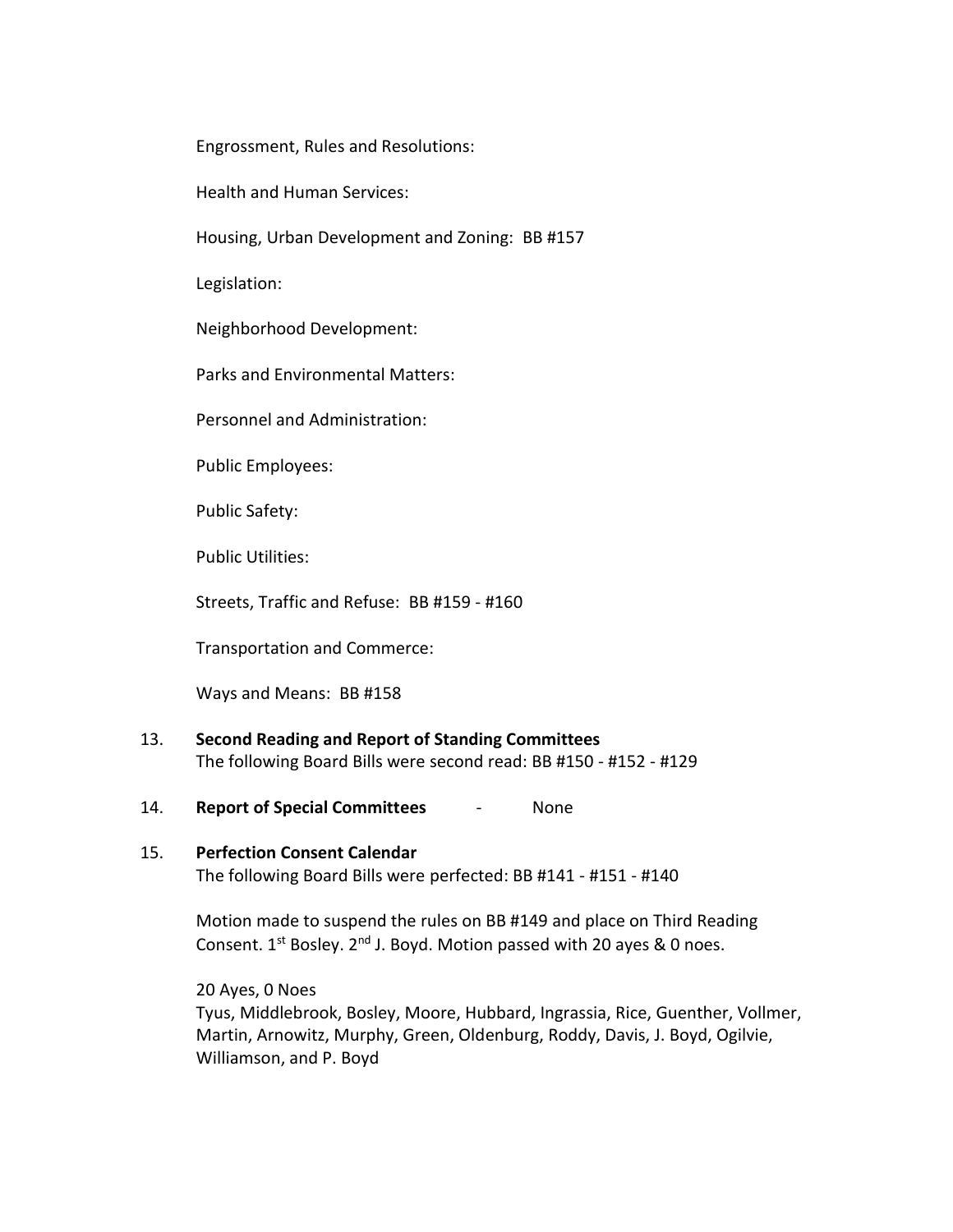Requested made to place BBs #144, #145, #146CSAA, and #147 on Regular Board Bills for Perfection.

#### 16. **Board Bills for Perfection** - BB #104 - #122 - #144 - #145 - #146CSAA - #147

Motion made to perfect BB #104.  $1<sup>st</sup>$  Davis. 2<sup>nd</sup> Murphy. Request made to place BB #104 back on Informal Perfection Calendar.

Motion made to perfect BB #122. 1<sup>st</sup> Roddy. 2<sup>nd</sup> Vollmer. Motion carried by voice vote.

Motion made to perfect BB #144.  $1^{st}$ . Ogilvie.  $2^{nd}$  Cohn. Motion carried by voice vote.

Motion made to perfect BB #145.  $1^{st}$  Ogilvie.  $2^{nd}$  J. Boyd. Roll call requested. Motion passed with 21 ayes and 4 noes.

#### 21 Ayes

Middlebrook, Hubbard, Ingrassia, Rice, Guenther, Vollmer, Martin, Arnowitz, Murphy, Green, Oldenburg, Roddy, Kennedy, Davis, Spencer, J. Boyd, Ogilvie, Cohn, Williamson, P. Boyd, and Pres. Reed

4 Noes Tyus, Bosley, Moore, Muhammad

Motion made to perfect BB #146CSAA. 1<sup>st</sup> Ogilvie. 2<sup>nd</sup> J. Boyd. Request made to place BB #146CSAA on Informal Perfection Calendar.

Motion made to perfect BB #147. 1<sup>st</sup> Ogilvie. 2<sup>nd</sup> Rice. Request made to place BB #147 on Informal Perfection Calendar.

# 17. **Third Reading Consent Calendar** - BB #108 - #128 - #134AA - #135AA – #120 - #121 - #149

Motion made to adopt Third Reading Consent Calendar.  $1<sup>st</sup>$  J. Boyd.  $2<sup>nd</sup>$  Vollmer. Previous roll requested. 20 ayes. 0 noes. Motion carried.

20 Ayes, 0 Noes Tyus, Middlebrook, Bosley, Moore, Hubbard, Ingrassia, Rice, Guenther, Vollmer, Martin, Arnowitz, Murphy, Green, Oldenburg, Roddy, Davis, J. Boyd, Ogilvie, Williamson, and P. Boyd

#### 18. **Third Reading / Report of Engrossment and Final Passage** - none